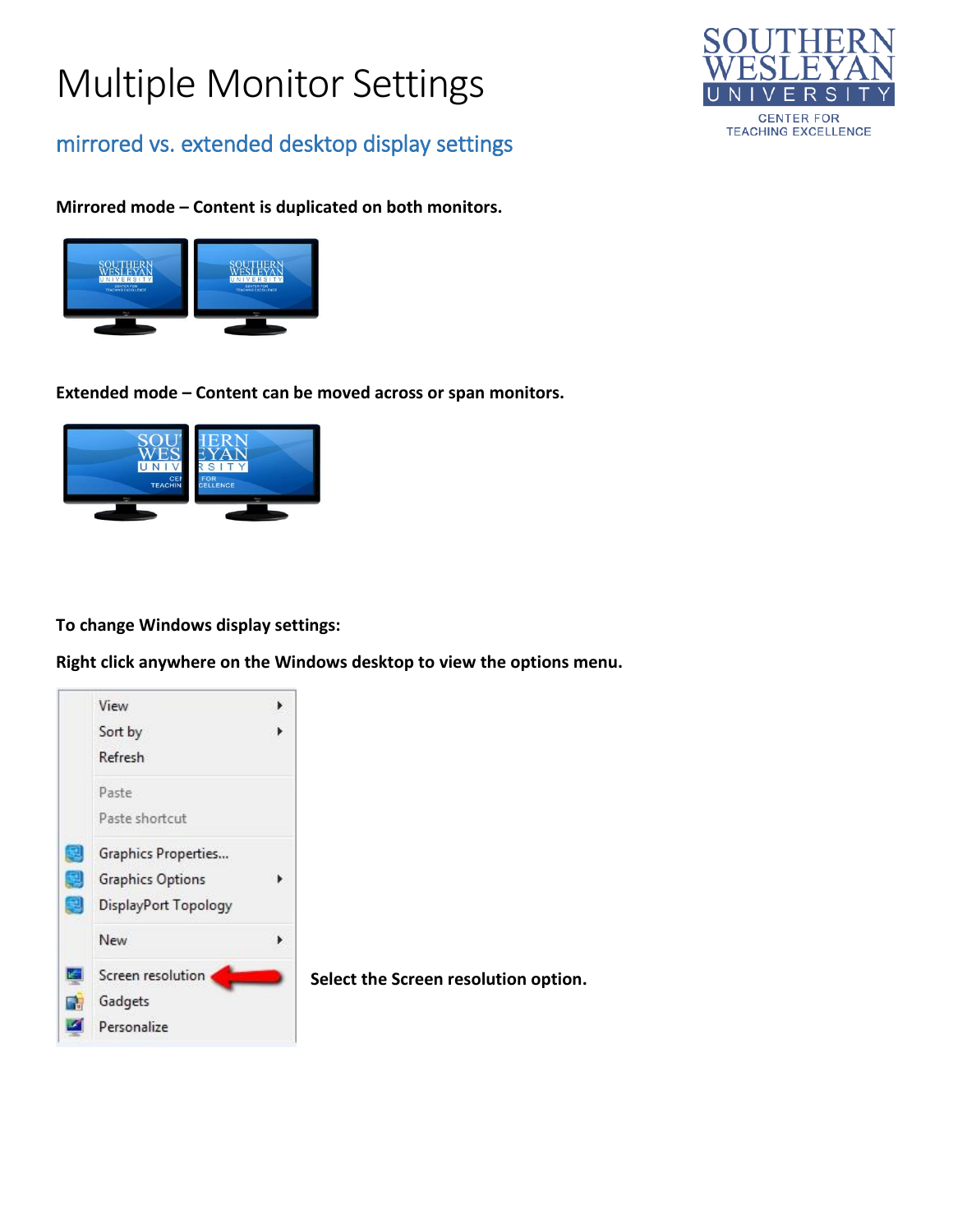#### Change the appearance of your display

| Identify                                                                                                                                                                                                |
|---------------------------------------------------------------------------------------------------------------------------------------------------------------------------------------------------------|
| Select Extend these display for<br>extended desktop mode or Duplicate<br>these displays for mirrored mode.<br><b>Advanced settings</b>                                                                  |
| Apply<br>Change the appearance of your display                                                                                                                                                          |
| Detect<br>Identify<br>1 2. Multiple Monitors v<br>Display:<br>$1600 \times 900$ (recommended)<br><b>Resolution:</b><br>Orientation:<br>Landscape<br>Multiple displays: Duplicate these displays $\star$ |
|                                                                                                                                                                                                         |

| <b>Display Settings</b>                              | x |
|------------------------------------------------------|---|
| Do you want to keep these display settings?          |   |
| Keep changes<br>Revert                               |   |
| Reverting to previous display settings in 4 seconds. |   |

**Select Keep changes before the countdown timer expires.**

 $\bigwedge$  You must select Apply before making additional changes.

Connect to a projector (or press the AT key and tap P) Make text and other items larger or smaller What display settings should I choose?

 $\Box$  Make this my main display

 $\begin{tabular}{|c|c|} \hline \textbf{Detect} & \textbf{0} & \textbf{0} & \textbf{0} \\ \hline \end{tabular}$  $\begin{tabular}{|c|c|} \hline \quad \quad \text{Identity} \quad \quad \quad \end{tabular}$ 

Advanced settings

OK Cancel Apply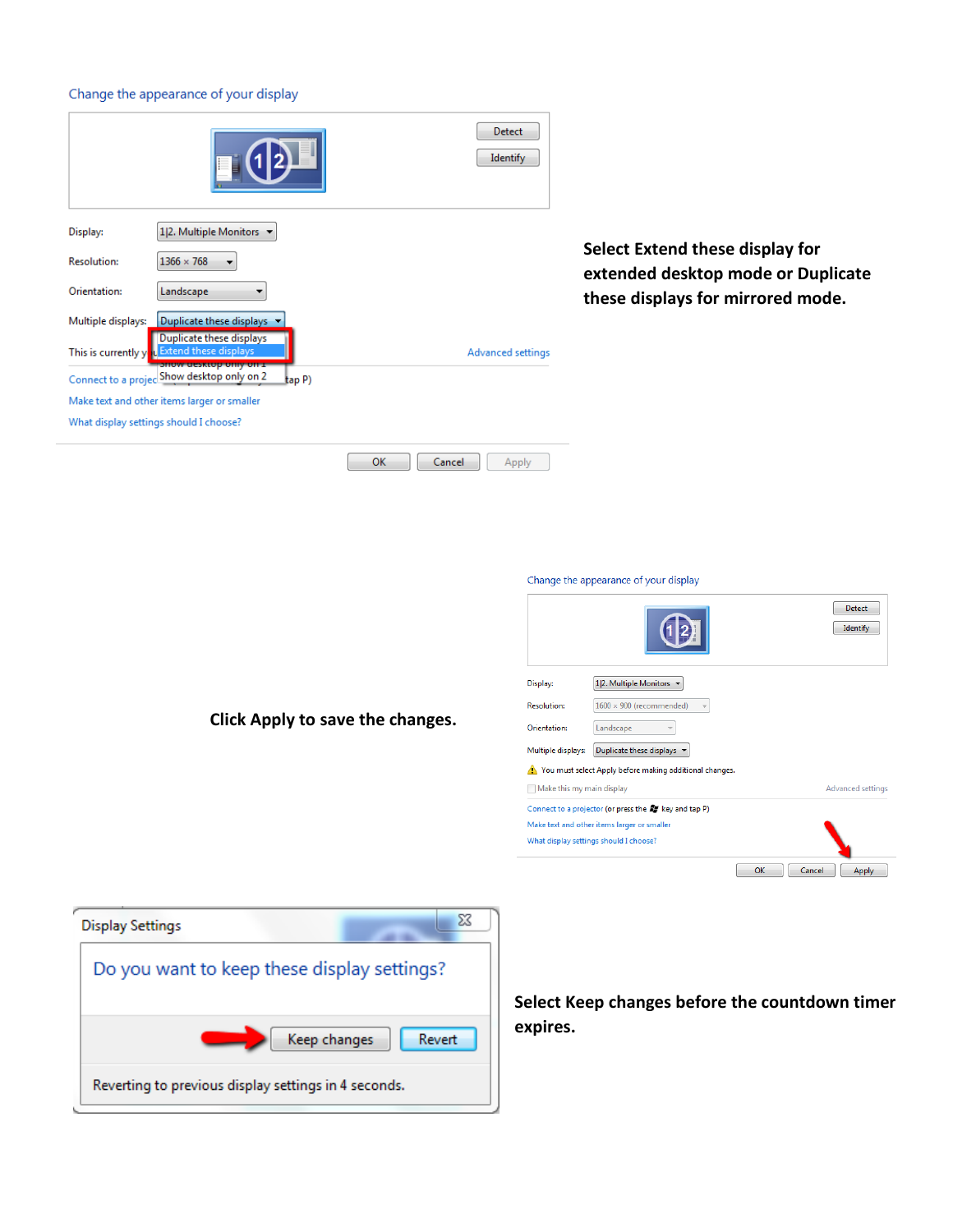**You can change monitor layout in extended desktop mode to meet your desired preferences. To change the layout, click on the appropriate monitor and drag to the desired location. Use the Identify button if needed to determine the correct display.**

| Change the appearance of your displays                 |                           |  |
|--------------------------------------------------------|---------------------------|--|
|                                                        | <b>Detect</b><br>Identify |  |
| 2. DELL P2014H<br>Display:                             |                           |  |
| <b>Resolution:</b><br>$1600 \times 900$ (recommended)  |                           |  |
| Orientation:<br>Landscape                              |                           |  |
| Extend these displays<br>Multiple displays:            |                           |  |
| Make this my main display                              | Advanced settings         |  |
| Connect to a projector (or press the AT key and tap P) |                           |  |
| Make text and other items larger or smaller            |                           |  |
| What display settings should I choose?                 |                           |  |
|                                                        | OK<br>Cancel<br>Apply     |  |

## Alternate Keystroke Method for Changing Desktop Settings

**You can also change display settings by using keystroke shortcuts.**

**Press Windows Key + P to pull up the menu below. Use your mouse or arrow keys to select the desired option.**